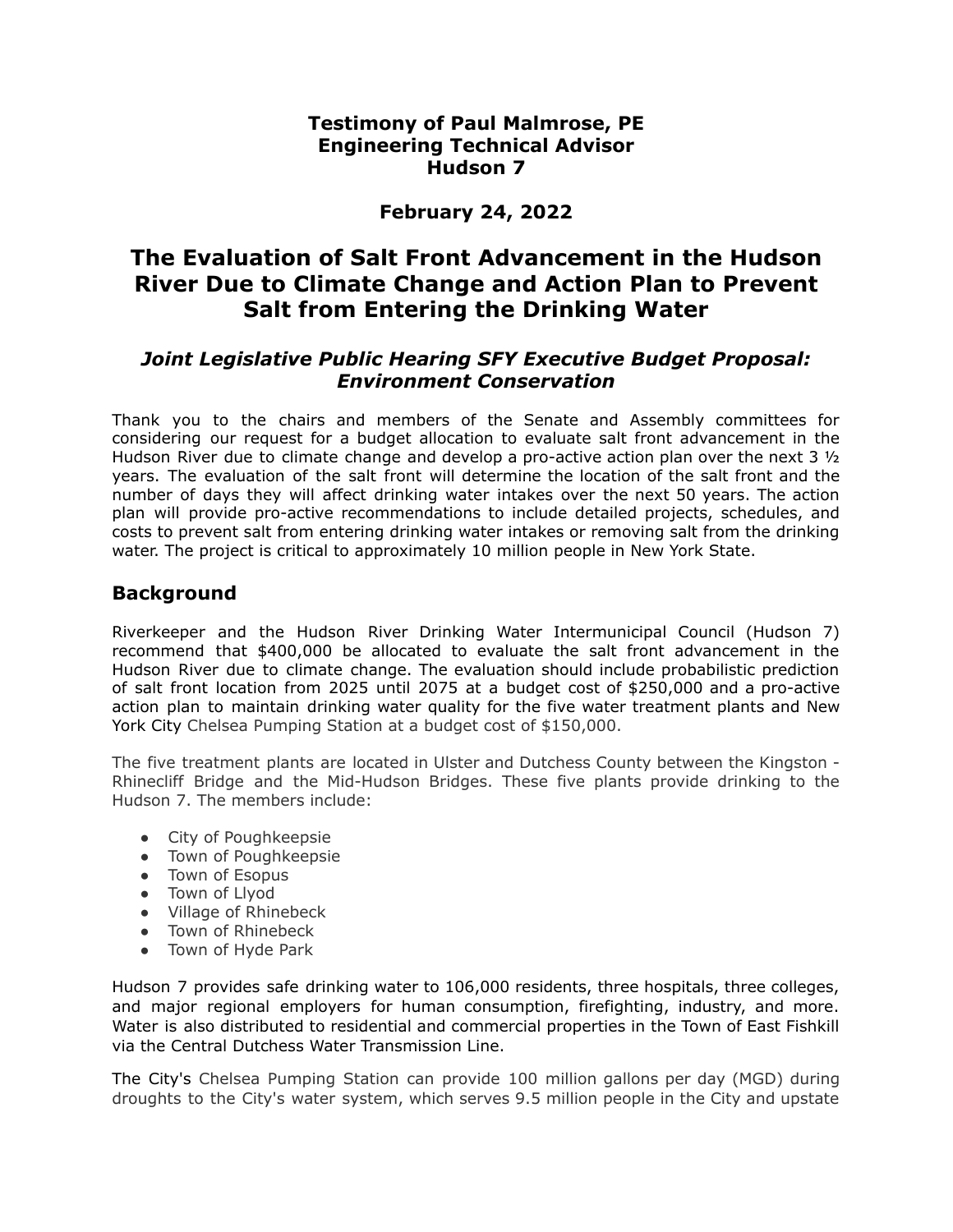municipalities. The pumping station is located in the Town of Fishkill and is approximately 12 miles downstream of the Poughkeepsie's intakes.

In the Hudson River, the salt front is where the chloride reaches 100 mg/L, far less than 19,000 mg/L in saltwater. The Department of Health recommends sodium concentrations of less than 20 mg/L for very low sodium diets and 270 mg/L for moderately restricted diets. Poughkeepsie and the City's Chelsea Pumping Station have already exceeded the Department of Health (DOH) recommended standards for people with low sodium diets during low river flows.

According to the National Oceanic and Atmospheric Administration (NOAA), sea level could rise by two feet by 2045 and six and a half feet by 2100. Water utilities on the Delaware and Savannah Rivers have already performed these evaluations to keep their water supplies safe. For the Delaware River, the Delaware River Basin Commission (DRBC) has determined that if the sea level rises 3 feet, the salt front will move 28 miles upstream. If this happens in the Hudson River, all five water treatment plants operated by Hudson 7 would have salinity problems by 2045, which is less than 25 years away. Therefore, planning should start immediately.

According to the Department of Environmental Conservation (DEC), in "The State of the Hudson River":

"Drought tends to allow water with higher salinity to move north in the Hudson. Most aquatic organisms have limited tolerance to wide or rapidly changing ranges of salt content. The impacts of climate change on sea level, rainfall, and snow melts may affect the position of the salt front. Understanding the impacts of climate change on salinity will have important implications for people and ecosystems."

#### **Funding and Contracting**

We suggest that the DEC directly authorize USGS to probabilistically predict the salt front location from 2025 to 2075 under an existing contract. USGS has the expertise to perform this evaluation. USGS has been collecting salinity data for the Hudson River since at least 1991, has been collecting stream and river flow data since the turn of the 20<sup>th</sup> century, has developed models for the Hudson River, and conducted the study for the Delaware River for Army Corp of Engineers and DRBC.

To determine the actions required to maintain drinking water quality for the five water treatment plants and New York City Chelsea Pumping Station, a qualified consulting engineer with water source and reverse osmosis experience should perform the work. The cost of this study is estimated at approximately \$150,000.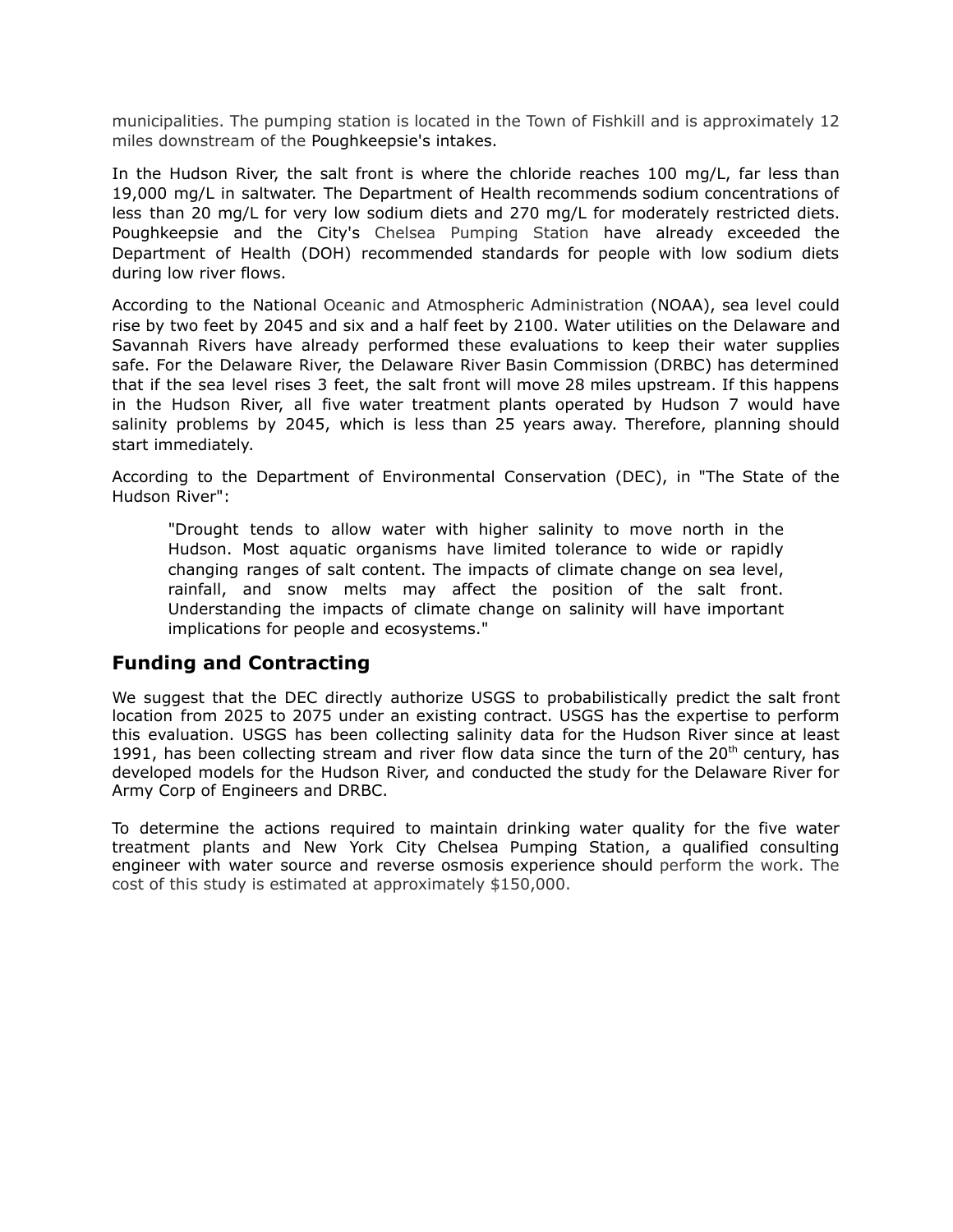# **Scope of Work**

The following scope of work for probabilistic prediction of the salt front location (Phase 1) should include the following:

- 1. Determine the annual river flow for the period 2025 to 2075 based on the river flow for the past ten years, the drought of the 1960s, and climate change effects.
- 2. Determine sea level rise for the Hudson River based on the most recent data from NOAA.
- 3. Develop a 3-Dimensional Hydrodynamic Model of the Hudson River to predict the location of the salt front.
- 4. For every five-year increment, determine the number of days per year (plus statistical uncertainty) the salt front reaches each water treatment plant's intake and the City's Chelsea Pumping Station and salinity concentrations for a maximum year, an average year, and a drought year river flows. For example, there will be a 90% chance that the sodium concentration will exceed 20 mg/L for X days.
- 5. Prepare a draft report for peer review. Revised the draft report based on agreed-upon comments and to submit a final report for publication.

Phase 1 will cost approximately \$250,000 and take about two years to complete.

The work for a pro-active action plan to maintain drinking water quality for the five water treatment plants and New York City Chelsea Pumping Station (Phase 2) should be performed after the completion of the salt front location evaluation and should include the following tasks:

- 1. Evaluate the following alternatives:
	- a. Storing more water in upstream reservoirs and releasing higher amounts during droughts
	- b. Obtaining water from other sources such as other water utilities, new intakes upstream of the salt front, and groundwater wells
	- c. Installing desalination equipment such as reverse osmosis at the existing water treatment plants or point of filters in homes
	- d. Mixing high salinity water with low salinity water to be below the recommended standards.
- 2. Perform cost-benefit analysis for promising alternatives for each intake. This analysis should consider the following:
	- a. Number of days when the alternative must be used
	- b. The life-cycle costs for the next 20 years
	- c. Non-cost benefits of each alternative
	- d. Using the life-cycle costs and benefits determine which alternative for each intake provides the most benefits for the lowest cost
	- e. Develop a proactive action plan with recommendations detailing the projects necessary, schedules to implement the programs, capital costs, and operations and maintenance costs.
- 3. Prepare a draft report with an action plan for peer review. Revised the draft report based on agreed-upon comments and submit a final report for publication.

Phase 2 will cost approximately \$150,000 and take about 18 months to complete.